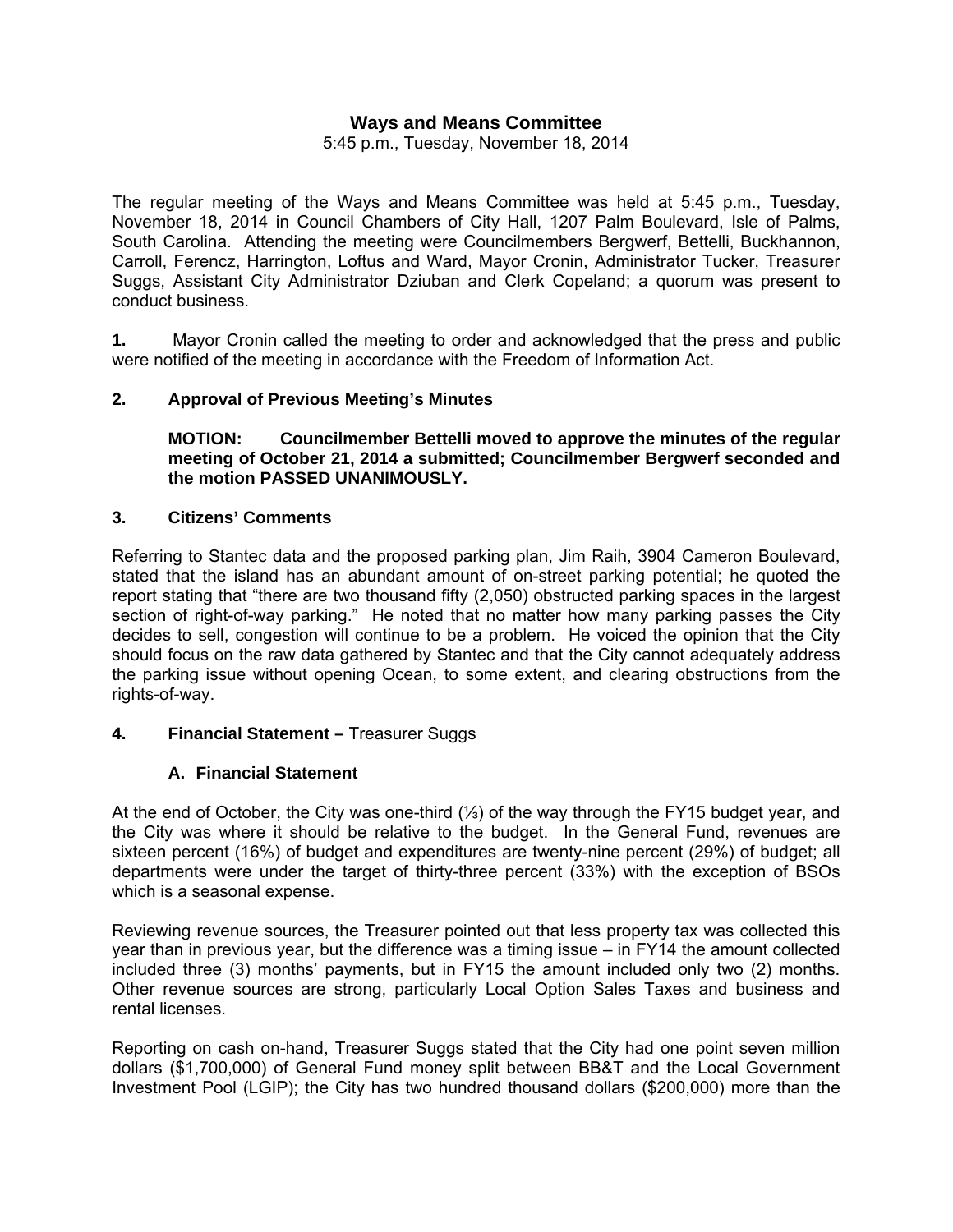same time in FY14 in the General Fund. Current cash on-hand represents eighteen percent (18%) of budgeted expenditures for the General Fund.

> Ways and Means Committee November 28, 2014 Page 2 of 7

Responding to questions from Councilmember Carroll, the Treasurer stated that accommodations taxes collected as a result of the Beach Preservation Act will be deposited to a new and separate fund. She explained that Charleston County will collect the funds on behalf of the City, and taxpayers will be given coupon books that will be adjusted to collect the additional one percent (1%). Once remitted to the City, the money will be split between Municipal Accommodations Taxes and the Beach Preservation fees.

Administrator Tucker reported that a letter has been prepared to send to all affected taxpayers explaining and notifying them of the beach preservation fee.

Councilmember Carroll asked whether any other local beach communities had held a referendum to enact the beach preservation fee; Mayor Cronin stated that Folly Beach will hold a referendum in December.

# **B. Tourism Schedules**

Treasurer Suggs informed the Committee that the percent increase from FY14 to FY15 in Municipal Accommodations Fees should be six percent (6%) not two percent (2%) as printed. The City has not received collections in October from the Charleston County Accommodations Tax Pass-through. State Accommodations Taxes for the September quarter have been received and were only slightly higher than FY14. At the end of October, Hospitality Taxes were ten percent (10%) greater than in FY14.

# **C. Projects Status**

For the shoal management project, expenditures in the month were for legal fees, videotaping the stakeholders' meeting and professional services from Coastal Science and Engineering.

Administrator Tucker reported that the shoal management project was progressing well, but there have been a couple of minor hiccups related to trucks driving where they should not drive and getting out of the delineated areas; these issues were corrected immediately. The work should presently be in the area of Dunecrest and Beachwood East.

The Administrator informed the Committee that the Seagrove group had joined the group of stakeholders, and the City was expecting a check from them of approximately twenty thousand dollars (\$20,000). Since there is rock in front of Seagrove, there was a negotiation going on as they decided whether they did or did not want to receive sand.

Councilmember Carroll asked whether the project engineers were satisfied with the amount of sand in the harvest area, and the Administrator responded that they have been.

Mayor Cronin added that the shoal was moving toward the island and that he hoped to get more sand than was anticipated.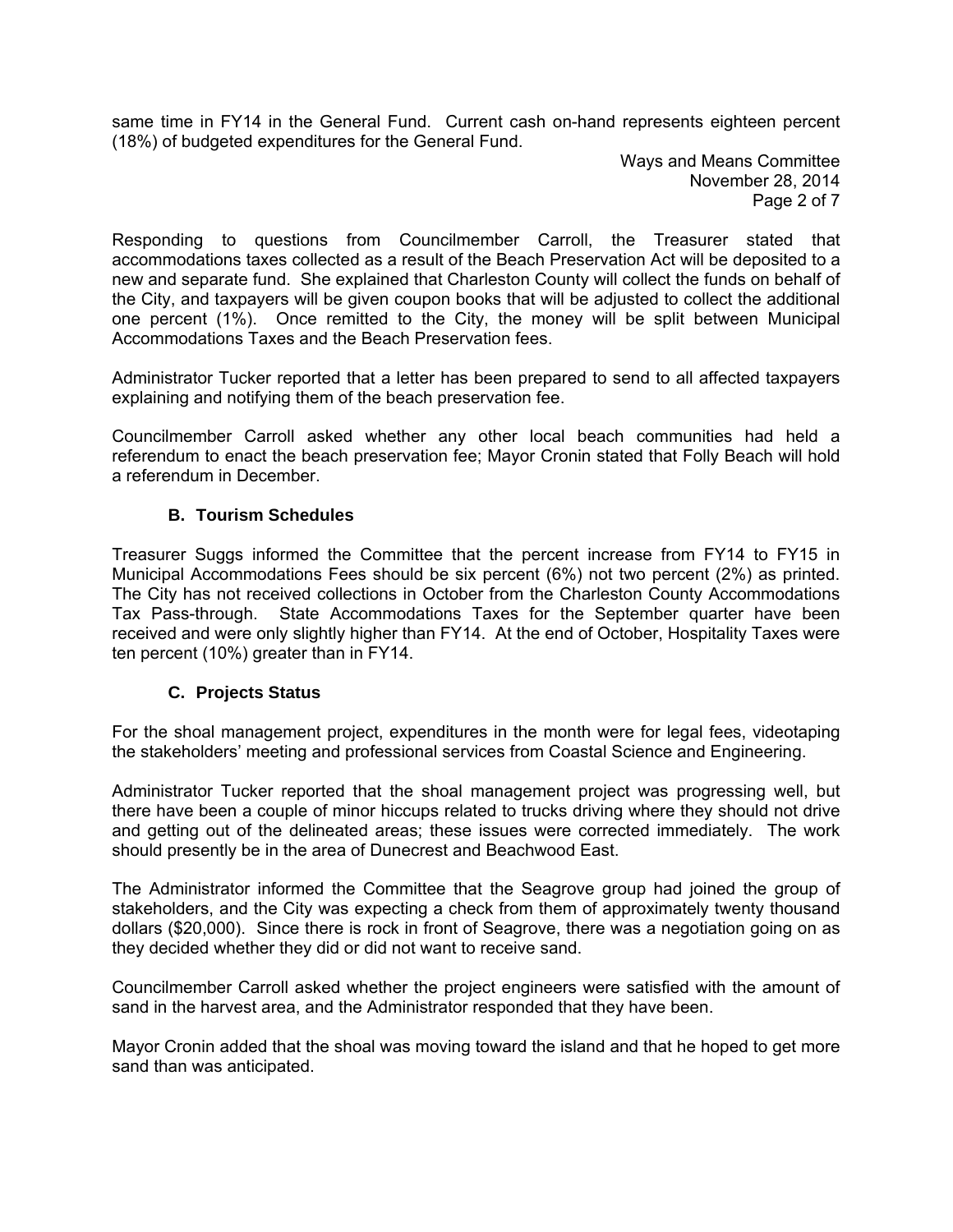Administrator Tucker reminded the Committee that, under the heading "Administration" on the City's website is a section dedicated to the beach renourishment project; a reverse chronology is a part of that section, and it is updated weekly.

> Ways and Means Committee November 18, 2014 Page 3 of 7

In reviewing the Stantec contract for the parking management program, Treasurer Suggs explained that she had updated the schedule with the FY15 budget numbers and the contracted expenditures for each category as of June 30, 2014. Expenditures reported were to Stantec for additional work on the parking management program.

# **5. Old Business**

# **Discussion of Managed Beach Access Parking**

Mayor Cronin informed the Committee that he and the Administrator had a meeting scheduled for Thursday, November 20<sup>th</sup> with Robert Clarke, the district engineer for SCDOT, and the Mayor plans to present the managed beach access parking plan as discussed by Council and to discuss golf carts. He added that he does not expect to get an answer but a positive or negative indication.

The Mayor stated that Brian Hicks of *The Post and Courier* would be writing an article on beach access management parking at the Isle of Palms and that he had spoken with Mr. Hicks; the Mayor is hopeful that the article will be positive. In the course of the conversation, Mr. Hicks described a trip to the island over the summer to visit a friend; he became upset when he tried to get from the friend's home to a restaurant on the island because the trip took an unexpected amount of time due to the traffic and congestion on the island. He indicated that he understood the problem on the island with beach visitors and was sympathetic to the residents.

# **6. New Business**

**A. Award of a contract to CPC Charleston Painting in the amount of \$10,245 to paint the columns and porch ceilings on the Recreation Expansion** 

# **MOTION: Mayor Cronin moved to award the contract to CPC Charleston Painting as detailed above; Councilmember Bettelli seconded.**

Councilmember Ferencz thought it was unusual to budget twenty thousand dollars (\$20,000) for a project where the lowest cost estimate came in at ten thousand dollars (\$10,000).

Director Page explained that, when the budget is developed, department managers call prospective vendors to get a rough estimate of the cost to put into the budget; when the Director got a quote in January, it came in slightly over eighteen thousand dollars (\$18,000). Since the actual painting would be done in January 2015, the Director added about eighteen hundred dollars (\$1,800) making the budgeted amount twenty thousand dollars (\$20,000).

When the job went out for bid, one quote was for twelve thousand dollars (\$12,000), and the vendor offered to give the City a fifteen percent (15%) discount. The vendor provided Director Page with a number of references; she called some of the references that she knew, as well as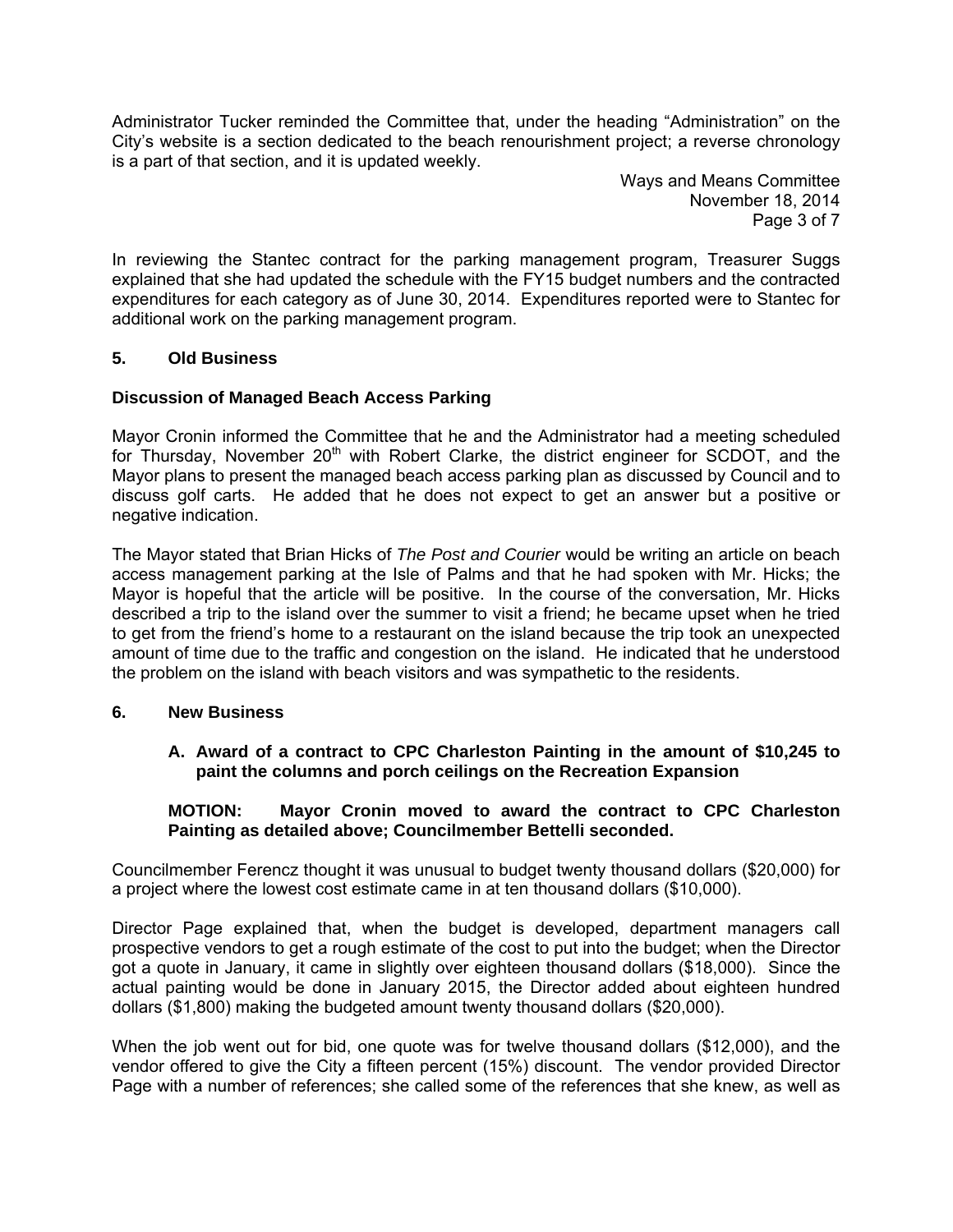others she did not know. All of the references said that they were very satisfied with the work, and one (1) reference indicated that he was going to hire the company for another job.

> Ways and Means Committee November 18, 2014 Page 4 of 7

The Director stated that she, too, had been a bit leery of his low bid, but after verifying that all bidders were quoting on the same scope of work and after getting such positive reviews, she felt comfortable recommending this company.

Director Page noted that since this project was under the twenty-five thousand dollar (\$25,000) threshold, a bid did not have to be advertised; she contacted vendors and received four (4) quotes.

Councilmember Buckhannon recalled that other quotes the Director got were for closer to twenty thousand dollars (\$20,000).

## **VOTE: The motion PASSED UNANIMOUSLY.**

**B. Award of a contract to Technology Solutions in the amount of \$7,587.75 for a new server for the RecTrac system at the Recreation Department, pricing includes automatic backup program** 

**MOTION: Mayor Cronin moved to award a contract to Technology Solutions in the amount of \$7587.75 for a new RecTrac servicer to be paid from the remaining budget for painting at the Recreation Expansion; Councilmember Buckhannon seconded.** 

Director Page reported that the RecTrac server had gone down about mid-October leaving staff to do everything manually, particularly program/sports registrations and bank deposits, until the server could be repair or replaced. About ten (10) days later, the Rec Department got a rebuilt, replacement server for about seventeen hundred dollars (\$1,700) and RecTrac was operational again.

Replacing the server was scheduled for the FY16 budget, but the Director was not confident that the rebuilt server would function until July.

According to the Director, the quote on the *Agenda* is higher than the Director was going to recommend; that quote included ninety-nine dollars (\$99) a month for backing up RecTrac to the cloud. After talking with Chief Buckhannon, they believe that the RecTrac server can be backed up with the system the City uses. The cost was reduced to six thousand eight hundred twenty-nine dollars and thirty four cents (\$6,829.34).

## **Amendment: Mayor Cronin amended his motion to have a purchase amount of \$6,900; Councilmember Carroll seconded.**

Councilmember Loftus commented that the costs of technology have dropped significantly; he, therefore, asked if there was a reason that the Director was dealing with this particular vendor.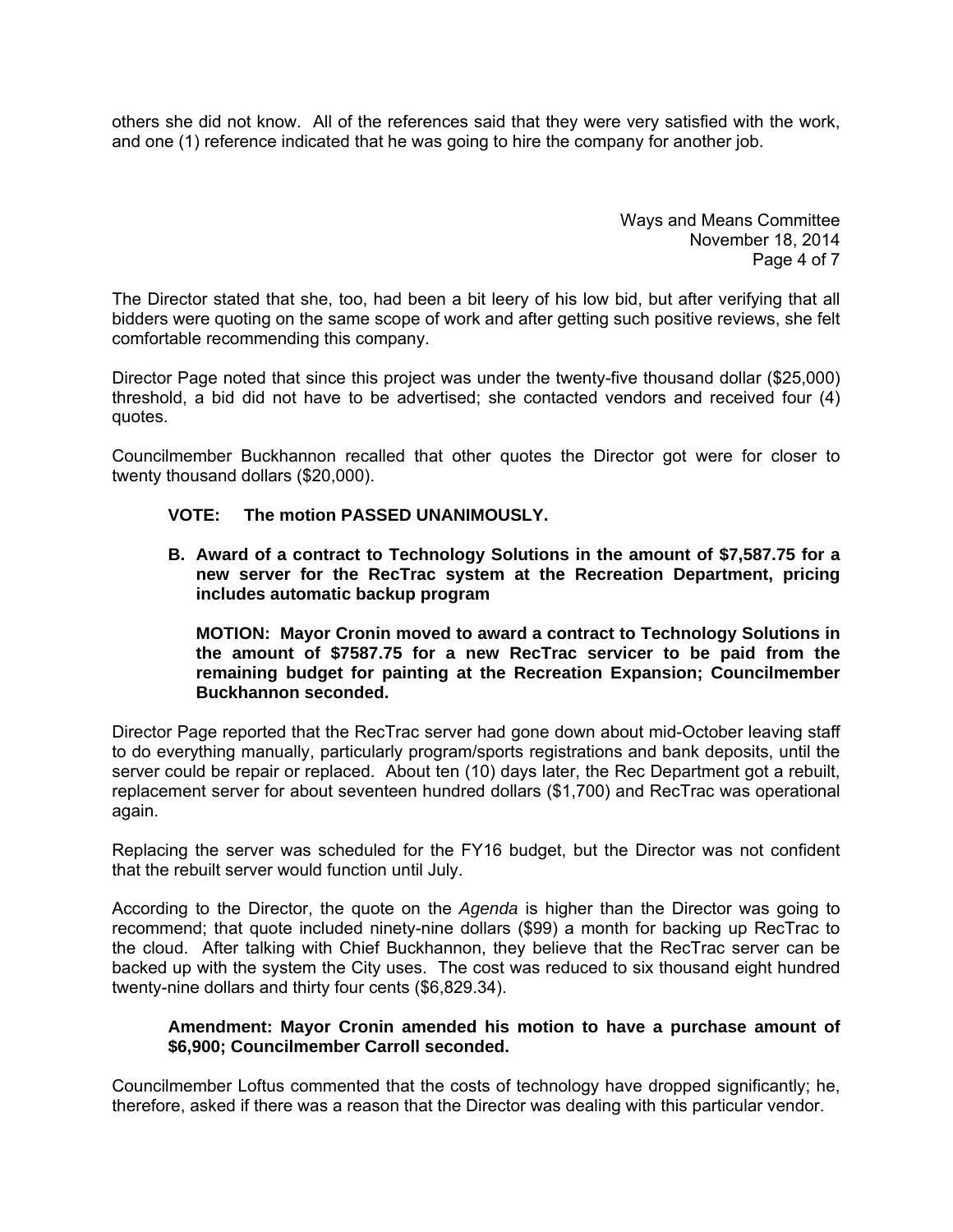Director Page responded that the price quoted was state contract pricing, so she did not think the City could get a better price elsewhere. She noted that the Rec Department system is pretty complex with mirrored hard drives and other items to make it operate properly.

> Ways and Means Committee November 18, 2014 Page 5 of 7

Councilmember Loftus then looked to Chief Buckhannon, who serves as the City's IT person, and asked if the Chief thought this was a good and fair price for the server. The Chief indicated that he thought this to be priced about mid-range.

## **VOTE: The amendment PASSED UNANIMOUSLY.**

- **VOTE: The amended motion PASSED UNANIMOUSLY.**
- **C. Award of a contract to Empire Marketing Group in the amount of \$2,500, state contract pricing, to replace an ice machine for the Recreation Department**

**MOTION: Mayor Cronin moved to award a contract to Empire Marketing for \$2,500, state contract pricing for an ice machine at the Rec Center with funding from the balance remaining from painting the porch of the expansion; Councilmember Carroll seconded.** 

Director Page stated that the ice machine being replaced was purchased before the expansion was built; although it is used very little in the winter, staff cannot do without it in the spring and summer months.

#### **VOTE: The motion PASSED UNANIMOUSLY.**

**D. Award of a contract to Vic Bailey Ford in the amount of \$24,168, state contract pricing, for one (1) 2015 Ford Sedan Police Interceptor** 

**MOTION: Mayor Cronin moved to award a contract to Vic Bailey Ford for \$24,168 for one (1) 2015 Ford Sedan Police Interceptor; Councilmember Harrington seconded.** 

Responding to Councilmember Loftus' question about the mileage on the vehicle being replaced, Administrator Tucker said that the mileage was ninety-eight thousand two hundred two (98,202) miles when the request was submitted, but it would be beyond one hundred thousand (100,000) miles by the time the new vehicle arrived.

#### **VOTE: The motion PASSED UNANIMOUSLY.**

**E. Recommendation from the Public Safety Committee authorizing the addition of up to \$3,306 in expense to the Telephone and Cable FY15 budget for unexpected, required updates to NCIC system**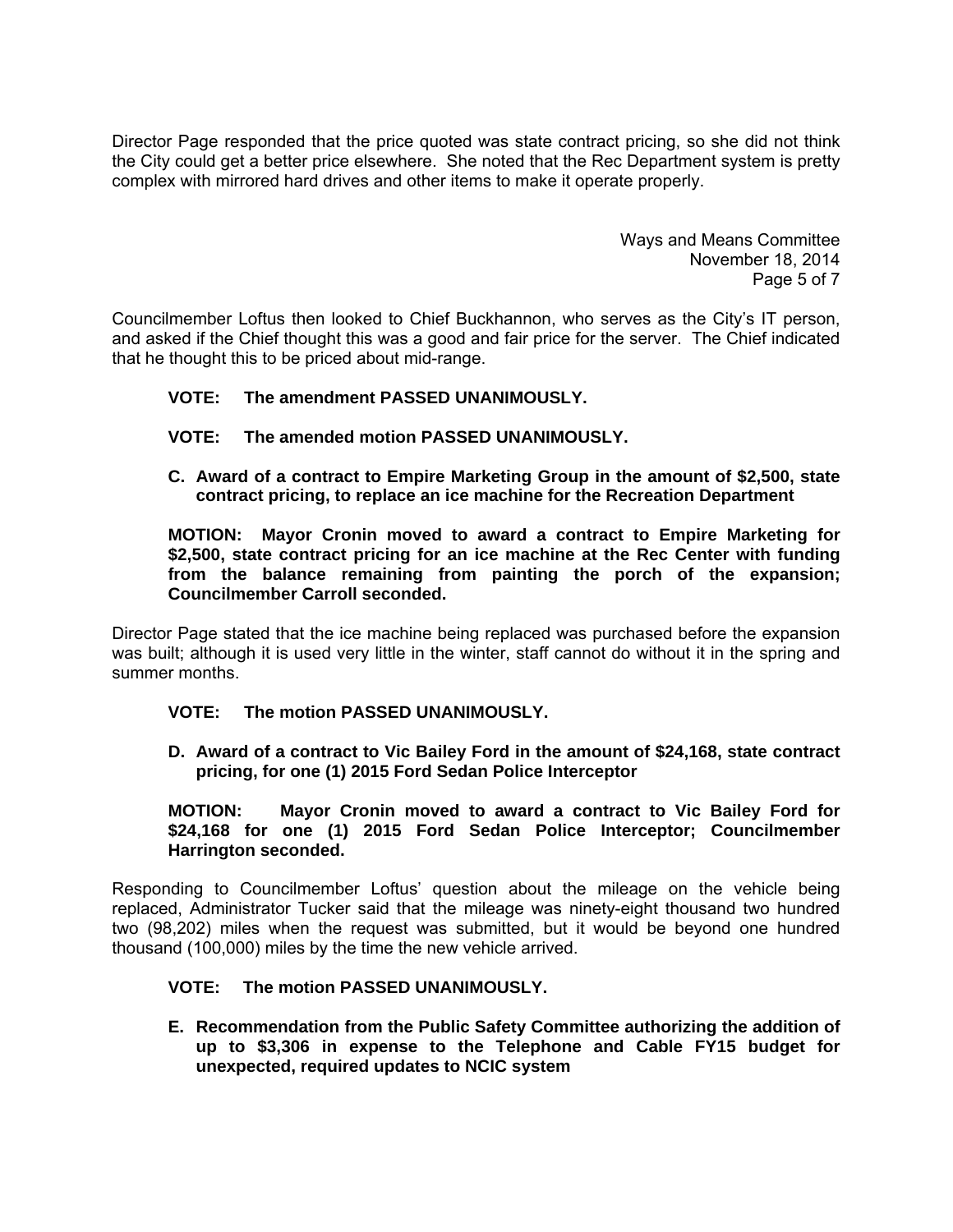Administrator Tucker stated that this requirement has come to the City from the state; the City must change out the router and have an increase of two hundred fifty-eight dollars (\$258) a month for the usage.

When the state will get the changes made is unknown; it could be next week or two (2) months from now. Since the City has no choice on the matter, the increased expense has been budgeted

> Ways and Means Committee November 18, 2014 Page 6 of 7

for seven (7) months' expense, i.e. beginning in December 2014, for a total expense of three thousand three hundred six dollars (\$3,306). This situation did not exist at the time the budget was developed for FY15, but staff was confident that the additional expense could be absorbed.

## **Vote: The implied motion PASSED on a vote of 8 to 1 with Councilmember Ward casting the dissenting vote.**

## **F. Report on results of budgeted rescue truck bid opening**

Administrator Tucker told the Committee that bids were opened on November  $11<sup>th</sup>$  for the rescue truck included in the FY15 budget at two hundred twenty-nine thousand dollars (\$229,000) to be split evenly between Capital Projects and Municipal Accommodations Taxes. The City received one (1) bid for three hundred twenty-nine thousand seven hundred forty-four dollars (\$329,744); the bid included a trade-in value of twenty-nine thousand dollars (\$29,000). After applying the trade-in amount, the bid was well over the budgeted amount; therefore, the recommendation was to throw out the bid and to re-bid the rescue truck.

Mayor Cronin noted that the bid as written had certain time constraints which the Mayor opined (1) might have kept some companies from bidding or (2) could have caused the one (1) bidder to accelerate the price. The Mayor asked whether, in the re-bid, the vendors would be given more time.

The Administrator answered that the City would extend the time in the re-bid, and she explained that one (1) reason for the escalated timeframe was to avoid a cost increase in January 2015 that is anticipated to be fifty-two thousand dollars (\$52,000). The City might get an improvement in that the bid would be a more competitive process so more vendors might submit bids, but the City could see the impact of the expected price increase.

Councilmember Carroll commented that the new truck would have features that the existing rescue truck does not, such as the ability to pump water.

Chief Graham explained that the new rescue truck would not be a pumper, but would have the capability to pump water; the new truck would be a rescue truck with additional abilities. The Chief noted that, if one of the engines was in the shop, this truck could be used on a vehicle fire for instance. The Chief reported that she had been asked if the amount budgeted could be used to refurbish the existing truck, and she had responded that she did not believe that was the best use of the money. While the existing truck could be made safer or last longer, it does not fit the needs or the mission that the Fire Department has.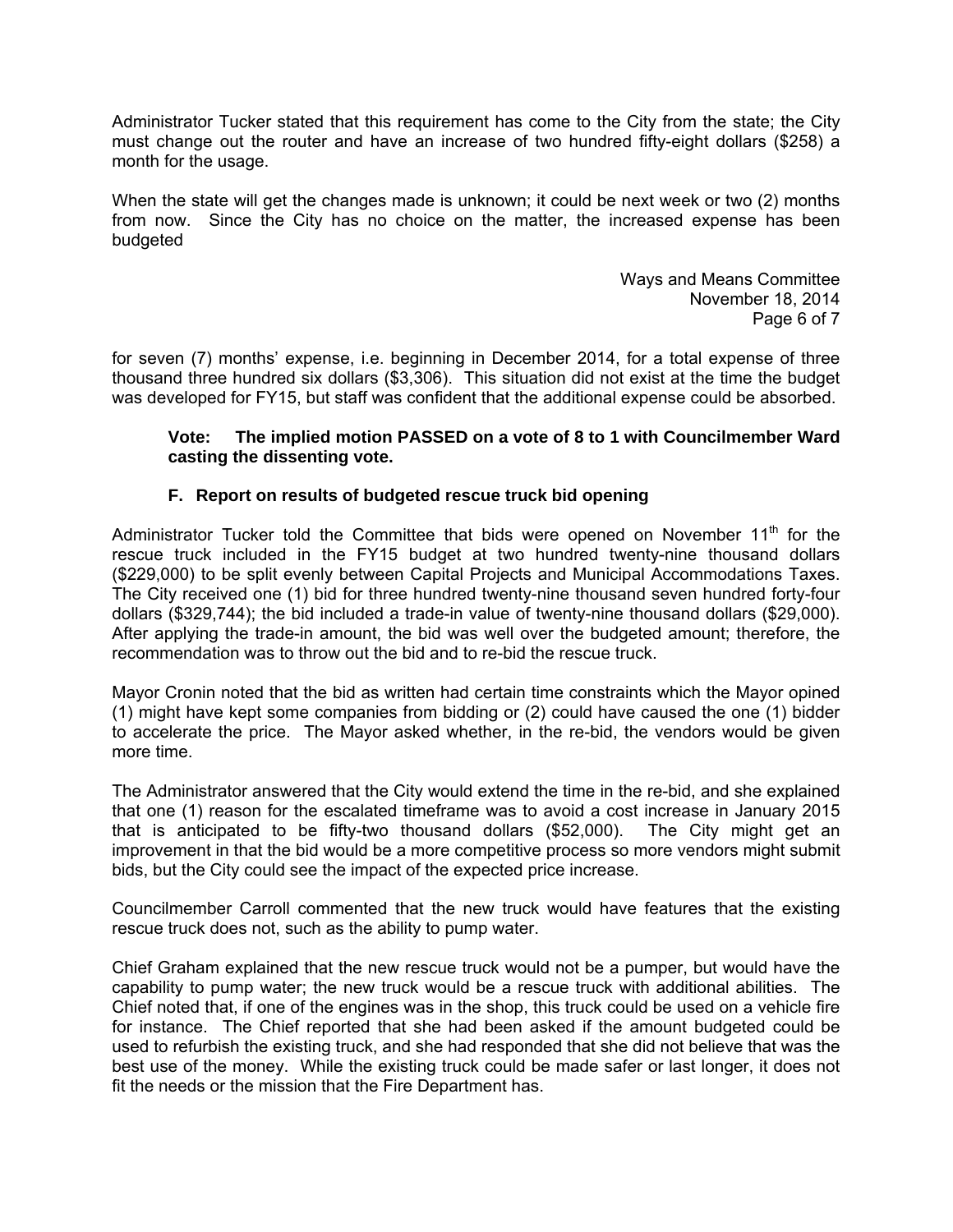## **G. Consideration of changes to the Hospitality Tax Ordinance to allow for revocation of a business license for non-payment of Hospitality Taxes.**

Administrator Tucker indicated that Councilmember Ward had asked for this item to be placed on the *Agenda* because there have been occasions when some payers have been habitually late. This would allow the City to have one (1) more tool for exacting prompt payment of Hospitality Taxes.

> Ways and Means Committee November 18, 2014 Page 7 of 7

Councilmember Loftus asked how serious the problem was.

The Administrator replied that over time there have been a couple that have been late, but one (1) taxpayer requires almost perpetual prompting to pay.

## **MOTION: Mayor Cronin moved to authorize the City Attorney to develop a Hospitality Tax ordinance allowing for the revocation of a business license for non-payment of Hospitality Taxes; Councilmember Ward seconded.**

Councilmember Ward asked how often this ordinance would be enforced, in April for the previous tax year or after sixty (60) days?

Mayor Cronin stated that his expectation that whether it be sixty (60) or ninety (90) days would be decided by Council, during which time the City would give the taxpayer due notice but he continues to be late. The taxpayer would then be brought before Council for a revocation hearing.

Administrator Tucker explained that, when one pays the bill at an IOP restaurant, the hospitality tax is on that bill, and the money is to be remitted to the City; it is not money for the business to use for float other things until it can afford to send the City's money to the City. This ordinance is to give the City one (1) more mechanism to put in place to stop the practice of using hospitality tax money for purposes other than for what it is intended.

Councilmember Ward equated hospitality tax to payroll taxes in that the business is acting as a fiduciary between the employee/customer and the government.

# **VOTE: The motion PASSED UNANIMOUSLY.**

Councilmember Loftus inquired about the status of the fireworks bid.

The Administrator explained that the City has sent Zambelli's a mutual termination letter, but an executed copy has not been returned to Zambelli's. Once the letter arrives, the City is ready to advertise an RFP for fireworks.

#### **7. Miscellaneous Business**

**Next Meeting Date: 5:45 p.m., Tuesday, January 20, 2015** 

#### **8. Executive Session – not necessary**